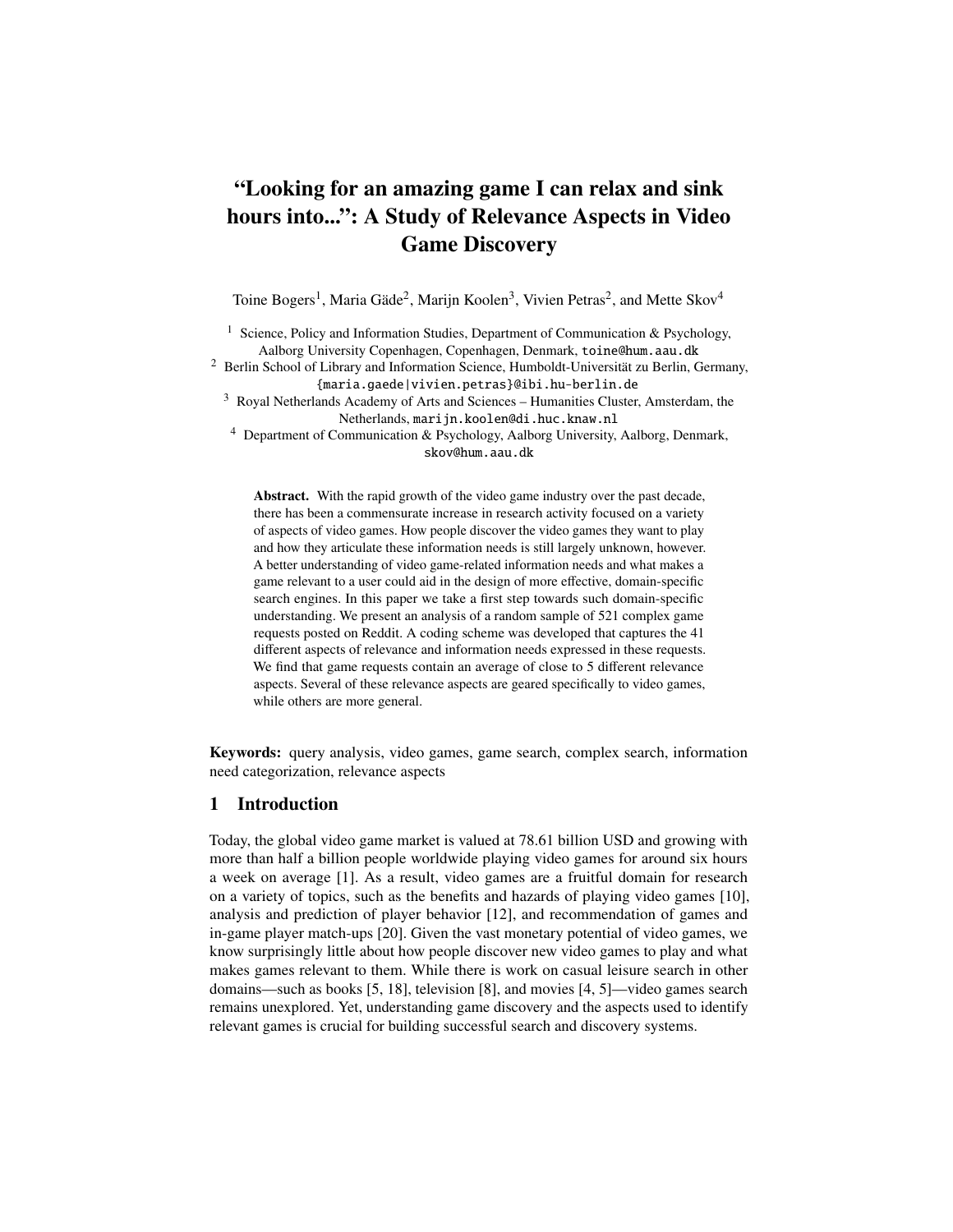In this paper, we take a first step towards a better understanding of this scenario by collecting, annotating, and analyzing a set of real-world information needs related to video game discovery1. We focus on requests that elaborate a searcher's information need to a greater degree than simple Web search queries would, to get a more complete view of their relevance aspects. Relevance aspects are components of stated information needs with the intent of finding relevant results. Relevance aspects, when appropriately described as metadata or features in a search system, can guide a searcher to their stated goal. If the search system uses features different from the stated relevance aspects, a mismatch and consequent search failure occurs. This work identifies those relevance aspects, which may decide between search failure or success in video game discovery.

To achieve this, we collected over 2,000 discussion threads from Reddit subreddits dedicated to game discovery and annotated a random sample of 521 video game search requests expressed in these threads. We developed a coding scheme for capturing the variety of relevance aspects and information need types expressed in these requests. Several of these relevance aspects are geared specifically to video games, while others are more general. Through a detailed analysis of our coded requests, we find that they contain an average of almost 5 different relevance aspects, making this a truly complex search scenario. Our work could thereby contribute to future development of game search and discovery systems.

# 2 Related work

There has been research focused on video games in many disciplines. Within IR and LIS, video games are mainly treated as part of everyday information seeking [19] or from an organizational and preservational perspective [17, 22]. With tremendous choice and growing interest in games, the design of effective information systems for search and discovery is a crucial task. However, this requires a better understanding of games as well as information needs from diverse user groups [13, 15]. Compared to other information objects like books, movies or even music, the classification and organization of games is a rather young and interdisciplinary research field [2]. Traditional metadata schemes seem only partly suitable to describe games in their complexity due to the interactive character of games. Several researchers have made an effort to include these characteristics by defining metadata elements and a standardized vocabulary for games [15]. Video game genres have also seen considerable discussion [3, 14]. Results from user appeal studies suggest that game appeal is strongly affected by complex narrative elements including engaging characters and gameplay mechanics as well as challenging tasks [13]. These would have to be described as (metadata) features in order to be incorporated successfully into search systems.

A large body of HCI research has examined players' interactions, motivations and experiences with games. From a complex search perspective, the experience of and motivation for playing video games is described widely as multi-faceted [7, 11]. For example, Yee [23] proposed 10 different sub-motivations for playing video games (advancement, mechanics, competition, socializing, relationship, teamwork, discovery,

<sup>1</sup> In this paper, we focus exclusively on video games; table-top, role-playing and other game types are not considered.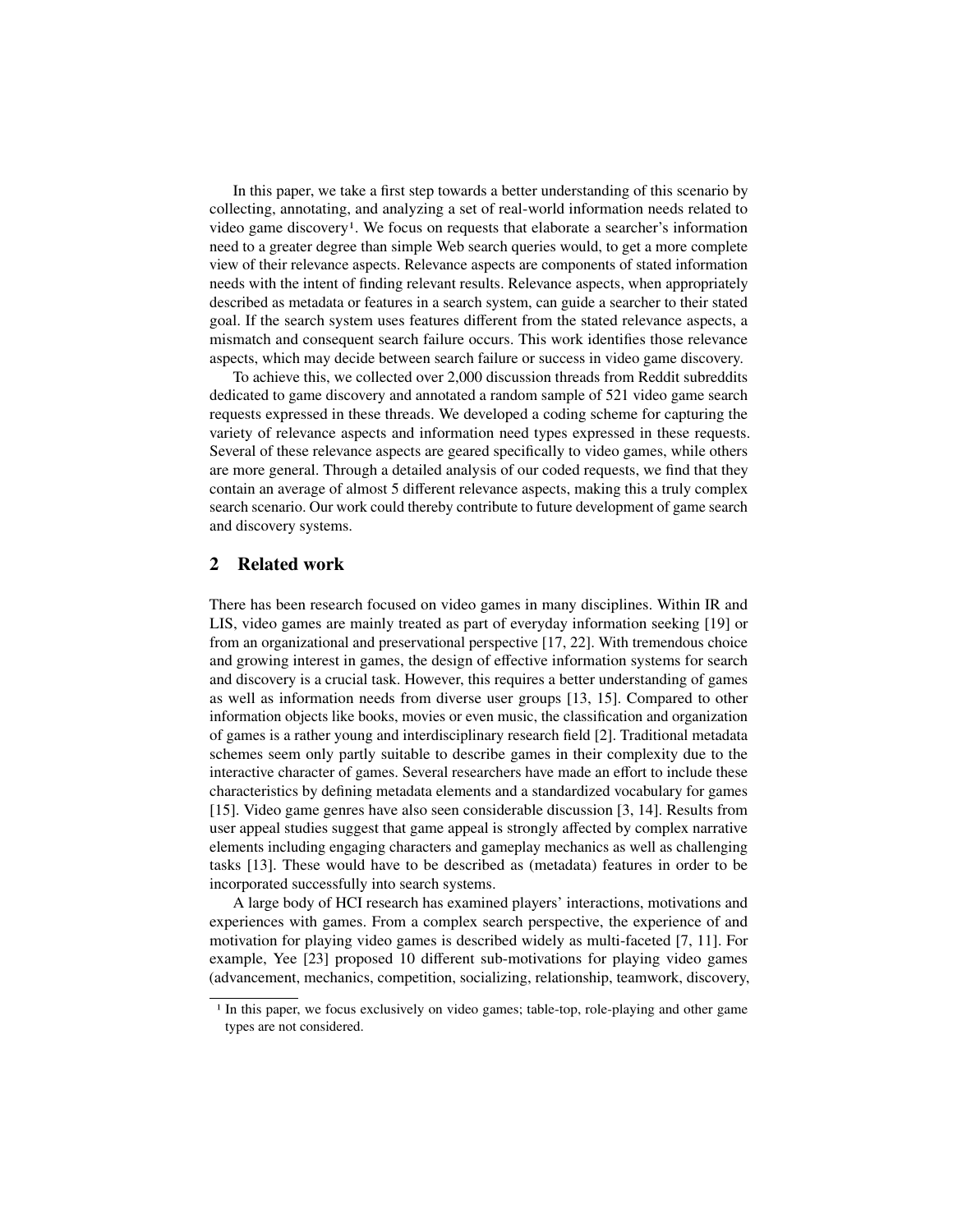role-playing, and customization), grouped into three overall components (achievement, social, and immersion).

Information science studies have focused mainly on user behavior and information needs within game playing contexts [6, 21]. Very few studies have investigated game-related information needs or seeking behavior. Accordingly, little is known about relevance aspects with respect to game search and discovery strategies. Lee at al. [16] investigated organizational principles behind the game collections of 56 users. Amongst others, participants mentioned visual metadata such as trailers or videos as well as similarity aspects as crucial information to decide, which games are relevant to them [16]. Furthermore, "price" and "platform" were mentioned by users as the most important metadata elements for games [15]. To the best of our knowledge, the work in this paper is the first attempt to analyze and categorize complex game requests from Internet fora.

# 3 Methodology

#### 3.1 Data collection

In order to perform a detailed analysis of the aspects that users think they need to describe when searching for video games, we collected and analyzed a representative sample of video game search requests. To collect a realistic sample of complex game requests, we turned to discussion forums, similar to earlier work on book and movie requests [5]. We identified three dedicated discussion groups for video game-related information needs on Reddit2, a popular discussion and social news website. Two of these subreddits, /r/gamingsuggestions and /r/gamesuggestions contained a wide variety of requests for new games to play, while the third (/r/tipofmyjoystick), is dedicated to known-item (i.e., re-finding) requests for video games. One reason to choose Reddit is that it has dedicated discussion groups, also known as *subreddits*, centered around different types of game-related search and discovery, which suggests that such requests are common enough to warrant a dedicated subreddit and signals a low threshold for users to post them. It is possible that Reddit users are not representative of all gamers, but we have no reason to believe their requests differ in any significant way from those of others. To collect game requests from these subreddits, we adapted an existing Reddit crawler<sup>3</sup> to continuously crawl all threads and comments posted to these three subreddits from June 2-22, 2018, resulting in 2,266 threads. Table 1 shows the distribution of these threads over the three subreddits, along with descriptive statistics of the different subreddits. It shows that /r/gamesuggestions is the least active subreddit with only 51 threads posted during our 20-day crawling window. The other two subreddits show considerably higher thread activity, but vary in terms of commenting activity. This suggests a fundamental difference between these types of needs and how they are resolved on Reddit; an analysis of this commenting behavior is left for future work.

# 3.2 Coding

Open coding. To develop our coding scheme for relevance aspects expressed in requests for video games, we used an open coding approach. We selected a random sample of

<sup>2</sup> Available at http://reddit.com, last visited September 4, 2018.

<sup>3</sup> Available at https://github.com/lucas-tulio/simple-reddit-crawler, last visited September 4, 2018.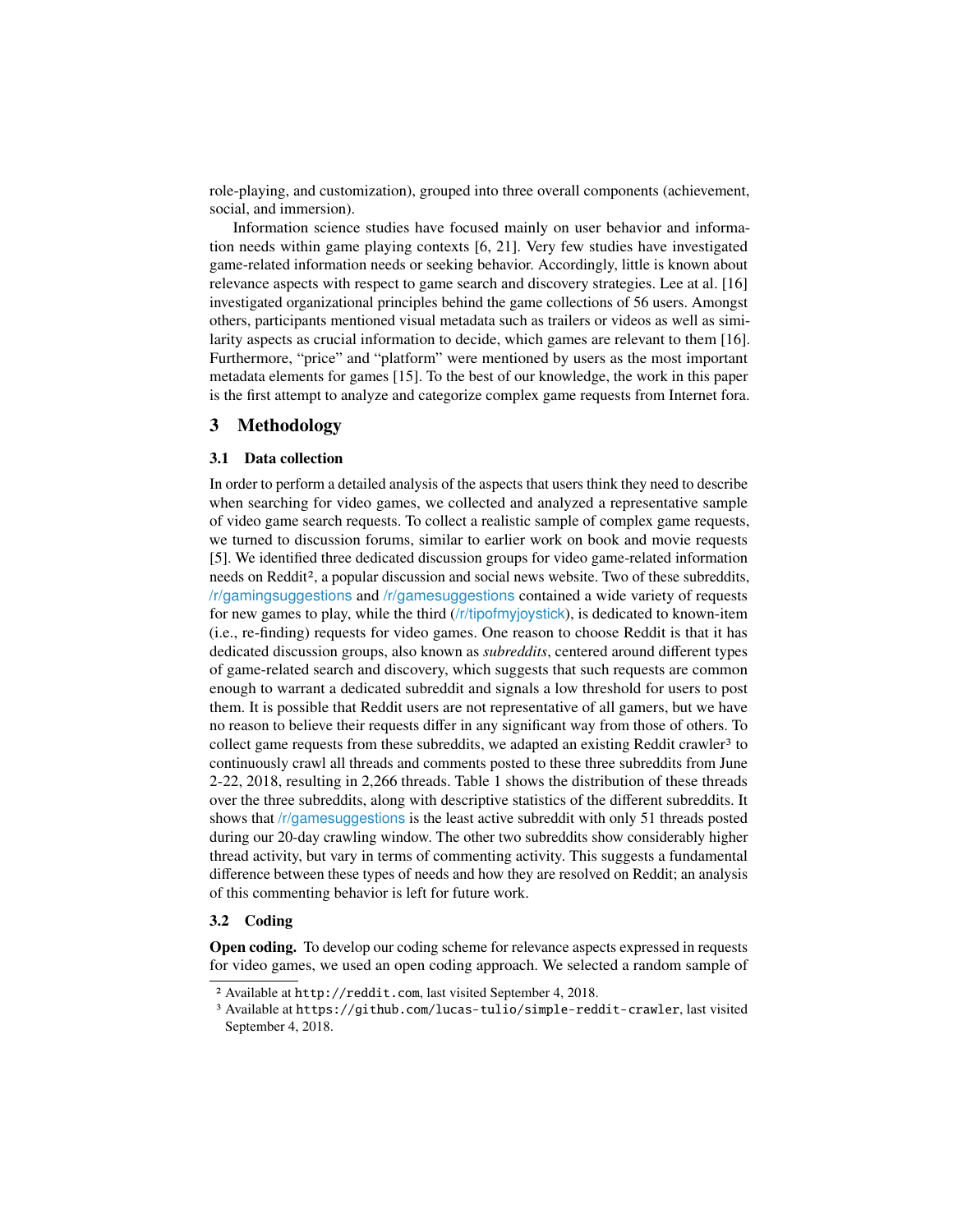| <b>Subreddit</b>     | <b>Threads</b> | <b>Comments</b> |       | <b>Request length</b> |         |       |
|----------------------|----------------|-----------------|-------|-----------------------|---------|-------|
|                      | total          | average         | total | min                   | average | max   |
| /r/tipofmyjoystick   | 1.131          | 4.4             | 4.969 |                       | 115.5   | 1.137 |
| /r/gamingsuggestions | 1.084          | 8.2             | 8.925 |                       | 80.2    | 1.569 |
| /r/gamesuggestions   | 51             | 2.2             | 112   | 4                     | 103.2   | 772   |

Table 1: Overview of the 2,266 threads and comments crawled from the three subreddits. Request length is the length of the first post (in words), i.e., the original game request.

75 threads from our Reddit crawl to serve as development set. Three of the five authors developed their own individual coding schemes on this development set. We settled on a sample size of 75 threads as other studies have shown it balances effort with recall, so that even infrequent but meaningful relevance aspects stand a chance of being identified [4, 5]. For each thread, coders were shown the title and the full text of the first post.

Axial coding. The open coding phase resulted in three different coding schemes with a combined total of 95 different codes. Card sorting was used in the axial coding phase to produce a single, unified coding scheme to identify relationships between codes and re-arrange them into higher-level categories. Many codes were proposed by two or more annotators. We based the decision whether or not to merge to codes on the underlying purpose: developing systems that can help satisfy these complex game requests automatically. For example, the two different aspects 'soundtrack' (for music playing in the background) and 'sound effects' (for any kind of sound in the game) were grouped together under the aspect Sound design (hereafter stylized as such), denoting any game-related sound information. After the merging phase, related categories were grouped into top-level categories. The resulting coding scheme was then discussed by all five authors until consensus was reached. In general, all axial coding decisions were made with the aim of informing information systems that support heterogeneous reallife user requests with different strategies. Textual descriptions of the different aspects were added for each aspect along with prototypical examples to aid the final annotation process. Our final coding scheme is described in the Section 4.

Final coding. For the final coding phase, every author annotated their own random sample of 140 subreddit threads. Posts from the development set were not re-used. Not every subreddit thread is necessarily a search request, so each post was first categorized as a request or not, after which only the requests were annotated. This resulted in a total of 521 annotated requests. After the first round of coding, all annotators discussed their experiences, which led to small refinements of the code labels and descriptions. Each annotator then revisited their 140 requests to adjust their annotations. To examine reliability, a total number of 80 posts overlapped between pairs of authors; agreement on these posts was calculated using Fleiss' kappa and is covered in Section 4.1.

# 4 Results

Figure 1 shows our final coding scheme, which includes seven top-level categories: five representing different categories of relevance aspects—Content, Metadata, Experience,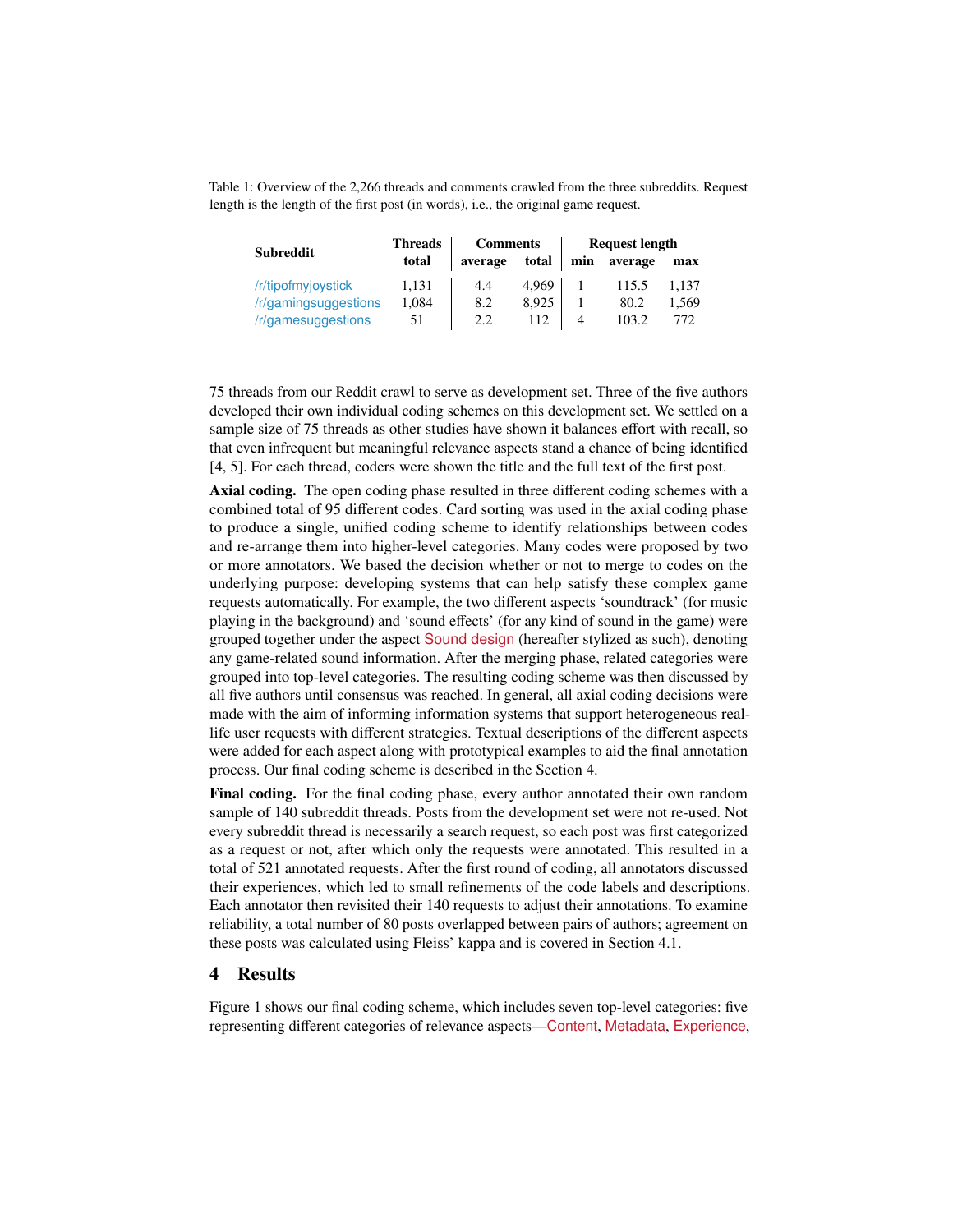Context, and Interactivity—and two representing aspects of the information needs— Search process and Information need. These seven main categories are further divided into 41 sub-categories. None of these categories are mutually exclusive; requests could be assigned more than one relevance or information need category, although at least one information need was assigned to each request.

The top-level category Content covers 11 sub-categories on what the game should be about. The majority of these sub-categories are domain-agnostic metadata elements such as Character, Design, Dialogue, Plot, Setting, Time, and Topic. In contrast, other sub-categories are highly domain-specific such as Cutscene(s), Sound design, World building, and Gameplay mechanics, which covers descriptions of the rules and rewards of a game and the tasks and choices provided to the player.

The top-level Metadata category includes a combination of traditional metadata, well-known from other domains of information resources, and categories specific to the game domain. The game-specific categories include Availability (requests for games available through a particular purchasing model, e.g., as a demo or shareware), Platform (requests specifying the platform or device, e.g., PS4 or PC), and Technical specifications (describing the user's requirements for the hardware or software the game should run on, e.g., specifying required disk space or processor power).

We identified four sub-categories under the top-level category Experience. The domain-agnostic Mood category describes the desired mood, tone, or gaming experience. In contrast, Playability and (Re)play value are domain-specific categories describing the skill level or coordination required to play the game, and the potential duration, longevity and/or complexity of the game respectively. Perspective includes requests for games played in a particular perspective (e.g., first-person view or top-down perspective).

The top-level category Interactivity and its four sub-categories are unique to the game domain and reflect a core characteristic of video games. The category Connectivity includes requests for either online or offline opportunities, Controls describes the input device (e.g., joystick, mouse, keyboard), Expandability includes requests that allow for game expansion through, e.g., downloadable content or bonus levels. Game mode specifies the desired gaming mode such as single-player, multi-player, cooperative, turn-based, or same-device versus multiple devices.

Finally, some users searching for games also describe the relevant Context, in which the requested games will be played or their purpose for playing them.

In addition to five top-level categories representing aspects of relevance, we also included two top-level categories representing the information need and the characteristics of the search process. We identified four different information need types: Choice, Discovery, Known-item, or Similarity. Discovery requests represent the typical scenario where users need help in finding games that match their desired search criteria. In contrast, the goal of Known-item requests is to re-find a specific video game. Choice requests are formulated by users who need help in deciding which of a small set of video games best match their stated relevance criteria, while Similarity-type needs always include at least one example of games that are (dis)similar in some respect.

Finally, several users included information to help support the Search process. For example, some users provided a Link to external resource, while others explicitly rule out candidate games by, e.g., title or genre (Not this one). Other users describe the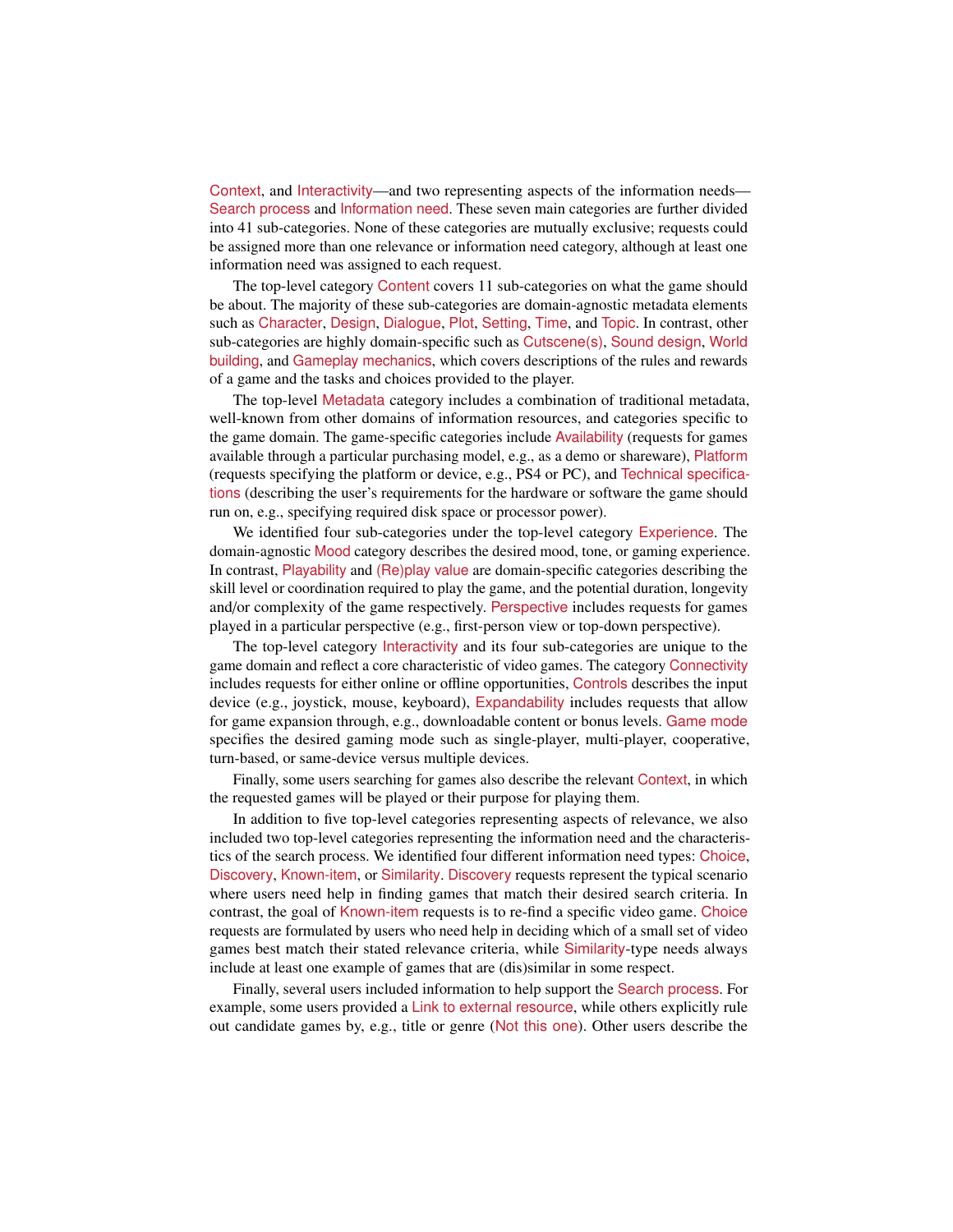|                           | <b>Top-level aspect</b>                  |                            | Sub-aspect                | Description                                                                                        |  |  |  |  |
|---------------------------|------------------------------------------|----------------------------|---------------------------|----------------------------------------------------------------------------------------------------|--|--|--|--|
|                           |                                          |                            | Characters                | Games that identify specific characters, types of characters or character development              |  |  |  |  |
|                           |                                          |                            | Cutscene(s)               | Games that feature a specific cutscene, intro, or loading screen                                   |  |  |  |  |
|                           |                                          |                            | Design                    | Games that feature particular graphics, art style(s), or special effects                           |  |  |  |  |
|                           |                                          |                            | Dialogue                  | Games that feature a particular line or style of dialogue                                          |  |  |  |  |
|                           |                                          |                            | Gameplay mechanics        | Games that feature particular gameplay mechanics or functionality                                  |  |  |  |  |
|                           |                                          | <b>Content</b>             | Plot                      | Games with specific plot lines, narrative elements, or scripted events                             |  |  |  |  |
|                           | What should it be about?                 |                            | Setting                   | Games that take place in a specific setting, location, or near geographical landmarks              |  |  |  |  |
|                           |                                          |                            | Sound design              | Games that feature particular sound effects, in-game music, or soundtrack                          |  |  |  |  |
|                           |                                          |                            | Time                      | Games that are set in a particular time period or around a specific historical event               |  |  |  |  |
|                           |                                          |                            | Topic                     | Games that cover one or more specific topics                                                       |  |  |  |  |
|                           |                                          |                            | World building            | Games that feature a particular level design or quality of world building                          |  |  |  |  |
|                           |                                          |                            | Audience                  | Games that are aimed at a specific audience                                                        |  |  |  |  |
|                           |                                          |                            | Availability              | Games that are available through a particular purchasing model (e.g., shareware, Steam)            |  |  |  |  |
|                           |                                          |                            | Creator                   | Games from a particular developer or publisher                                                     |  |  |  |  |
|                           |                                          | <b>Metadata</b>            | Genre                     | Games that fall into one or more specific genres                                                   |  |  |  |  |
|                           |                                          |                            | Language                  | Games written in a particular language                                                             |  |  |  |  |
|                           |                                          |                            | Platform                  | Games that run on a specific platform or device                                                    |  |  |  |  |
|                           |                                          |                            | Popularity                | Games with a certain level of popularity or obscurity                                              |  |  |  |  |
| <b>RELEVANCE ASPECTS</b>  |                                          |                            | Price                     | Games that fall in particular price range or payment model                                         |  |  |  |  |
|                           |                                          |                            | Properties                | Games with specific physical properties (or their packaging)                                       |  |  |  |  |
|                           | Nhat kind of properties should it have?  |                            | Release date              | Games that were released or played on a specific date or during a specific period                  |  |  |  |  |
|                           |                                          |                            | Series                    | Games that are part of a particular franchise or intellectual property                             |  |  |  |  |
|                           |                                          |                            | Technical specifications  | Games that meet the user's requirements for the hardware and/or software it should run on          |  |  |  |  |
|                           |                                          |                            | Title                     | Games that have a particular title                                                                 |  |  |  |  |
|                           |                                          |                            | Mood                      | Games that evoke a certain mood, tone, or gaming experience                                        |  |  |  |  |
|                           | What experience<br>should it provide?    | <b>Experience</b>          | Perspective               | Games played from a particular perspective (e.g., first-person, third-person, isometric, top-down) |  |  |  |  |
|                           |                                          |                            | Playability               | Games that require a certain level of skill or hand-eye coordination                               |  |  |  |  |
|                           |                                          |                            | (Re)play value            | Games that offer certain levels of replay value, longevity and/or complexity                       |  |  |  |  |
|                           |                                          | <b>Interactivity</b>       | Connectivity              | Games with a desired level of online connectivity                                                  |  |  |  |  |
|                           |                                          |                            | Controls                  | Games that are playable with specific input devices                                                |  |  |  |  |
|                           | How should the user<br>interact with it? |                            | Expandability             | Games that are expandable through DLC, level editors, modding, or other user efforts               |  |  |  |  |
|                           |                                          |                            | Game mode                 | Games with particular game modes (e.g., single-player, multi-player, co-op, split-screen)          |  |  |  |  |
|                           | How is<br>it used?                       | <b>Context</b>             | Context                   | Games for playing in a specific context or for a particular purpose                                |  |  |  |  |
|                           |                                          | <b>Information</b><br>need | Choice                    | Requests for help in deciding which of a set of games should be picked in a specific situation     |  |  |  |  |
|                           | Whattype of<br>need is it?               |                            | Discovery                 | Requests for games where the searcher is not aware of any games that match the search criteria     |  |  |  |  |
| IN FORMATION NEED ASPECTS |                                          |                            | Known-item                | Requests for games already known with the purpose of re-finding them                               |  |  |  |  |
|                           |                                          |                            | Similarity                | Requests for games by listing other games that the requested games should (not) be similar to      |  |  |  |  |
|                           |                                          | <b>Search</b><br>process   | Link to external resource | Link to an external resource with helpful information to aid in the search process                 |  |  |  |  |
|                           | How is the request<br>expressed's        |                            | Not this one              | Supporting the search process by explicitly ruling out candidate games as the right answer         |  |  |  |  |
|                           |                                          |                            | Search history            | Supporting the search process by describing the previous steps taken by the user                   |  |  |  |  |
|                           |                                          |                            | Situation of exposure     | Supporting the re-finding process by describing where the user first encountered the game          |  |  |  |  |

Fig. 1: The coding scheme for video game search requests.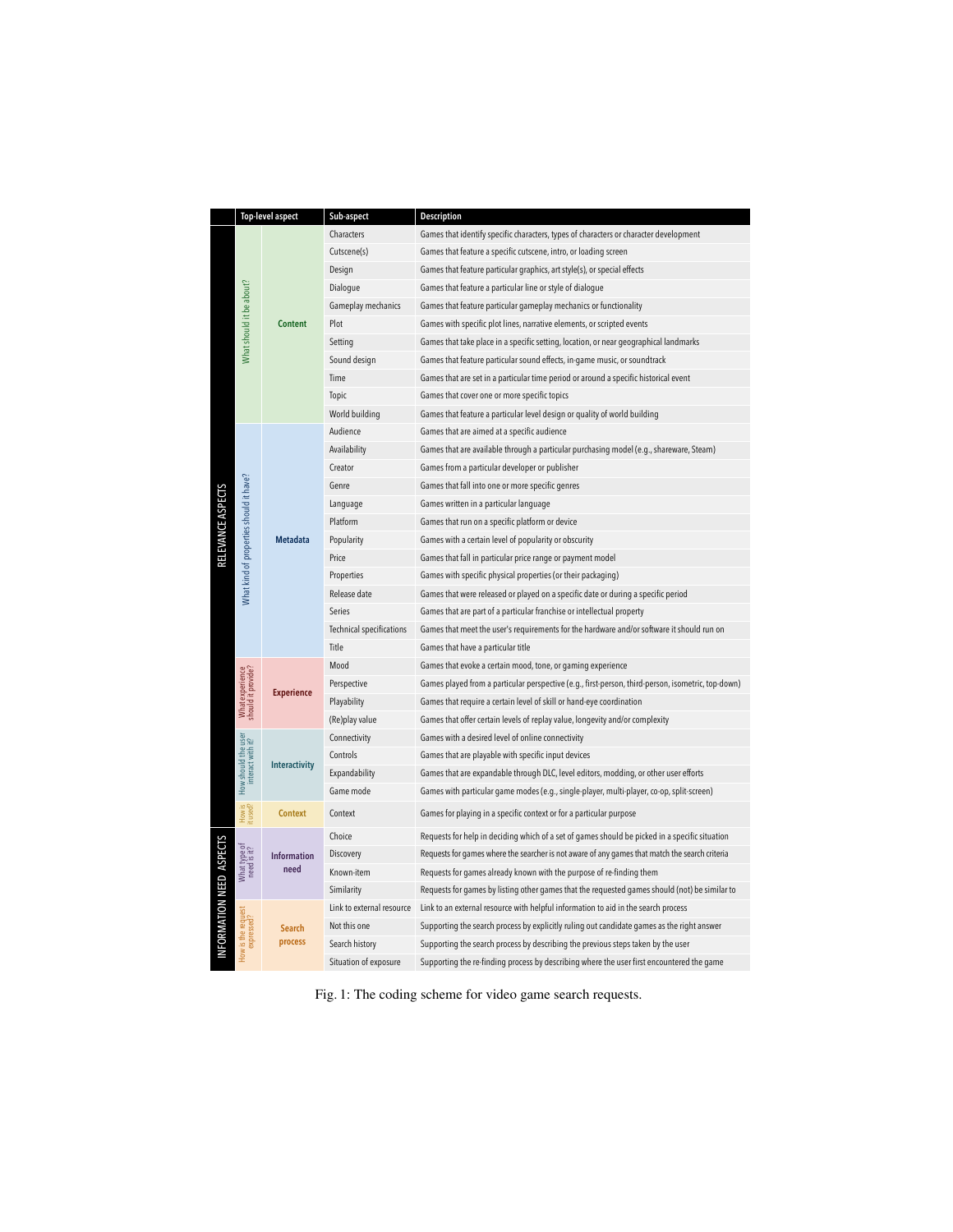previous steps taken in their Search history, or the Situation of exposure where the user first encountered a game (e.g., in school, watching a trailer).

#### 4.1 Inter-Annotator Agreement

In order to calculate inter-annotator agreement, we arranged for an overlap of 20 posts between successive annotators. For instance, annotators 1 and 2 overlapped on 20 posts, annotators 2 and 3 overlapped on 20 different posts, and so on. Finally, inter-annotator agreement was calculated over a total of 80 overlapping posts. We calculated Fleiss' kappa, because agreement<sup>4</sup> was calculated between different pairs of annotators [9]. The subreddits that these posts were crawled from focus on requests, so almost all posts contain search requests. Of the 80 double-assessed posts, annotators agreed only on one as not being a request and disagreed on two others.

For all categories, we computed agreement based only on the posts that both annotators labeled as requests. On the top-level categories, agreement is  $\kappa = 0.81$  for the Content aspect,  $\kappa = 0.61$  for Metadata,  $\kappa = 0.45$  for Experience,  $\kappa = 0.36$  for Context,  $\kappa = 0.55$  for Search process and  $\kappa = 0.7$  for Interactivity. Agreement on the type of information need is mostly high:  $\kappa = 0.95$  for Known-item,  $\kappa = 0.84$  for Discovery,  $\kappa$  = 0.66 Similarity and  $\kappa$  = 0.47 for Choice.

For the sub-categories, generally agreement is higher for common aspects than for rare aspects. Aspects that occur in more than 50% of all posts (Gameplay mechanics, Genre, Platform, Release date, Known-item and Similarity) have an agreement of  $\kappa$  > 0.6 and aspects that occur in 20%-50% of requests (Character, Design, Plot, Setting, Perspective, Discovery, Not this one, and Game mode) tend to have an agreement of  $\kappa$  > 0.4, with the exception of Setting, which has no agreement ( $\kappa$  = -0.06) while primary annotators coded 27% of request posts as having a Setting aspect. Some rare aspects (less than 10% of requests) with high agreement are concrete aspects like Price ( $\kappa$  = 0.85), Title  $(\kappa = 0.71)$ , Link to external resource  $(\kappa = 0.85)$  and Situation of exposure  $(\kappa = 0.71)$ . In general, agreement is high for high-level aspects, common aspects and concrete aspects, but drops for increasingly rare or affective aspects.

## 5 Analysis

## 5.1 Information Need Types & Search Process Aspects

Table 2 shows the frequency and co-occurrence statistics of information need types among the 521 annotated requests. The requests fall in two large groups. The first group covering about half of all requests with a re-finding intent (Known-item), which is not surprising, because 265 requests originated in the /r/tipofmyjoystick subreddit (subtitled *"What was that game called again?"*), which was created for just this type of question. The Known-item information need is a mostly independent type, but has a slight overlap of 20% with Similarity. A typical Known-item information need would be *"Childhood Mystery PC game. I distinctly remember playing a click interactive mystery game. There's a funeral of a sort of inventor*/*scientist*/*important guy going on (I couldn't get past it for some reason) the character was staying in a hotel, i believe. It was cloudy*

<sup>4</sup> Agreement scores for all aspects are available at http://toinebogers.com/?page\_id=779.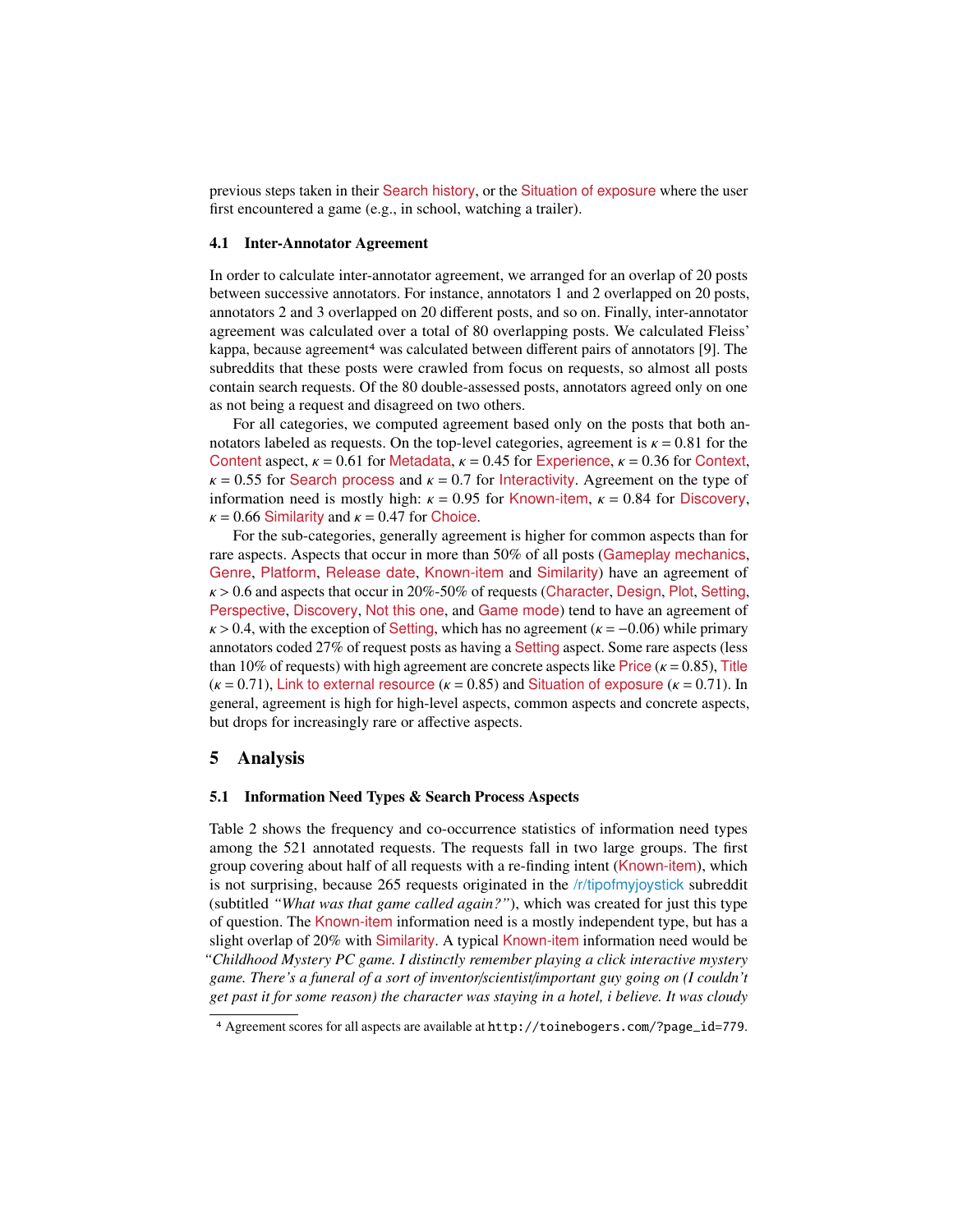|                   | <b>Frequency</b> | Choice<br>23 | <b>Discovery</b><br>234 | Known-item<br>265 | Similarity<br>224 |
|-------------------|------------------|--------------|-------------------------|-------------------|-------------------|
| All               | 521              | 0.04         | 0.45                    | 0.51              | 0.43              |
| Choice            | 23               |              | 0.52                    | $\theta$          | 0.43              |
| <b>Discovery</b>  | 234              | 0.05         |                         | $\theta$          | 0.68              |
| Known-item        | 265              | $\theta$     | 0                       |                   | 0.2               |
| <b>Similarity</b> | 224              | 0.05         | 0.71                    | 0.23              |                   |

Table 2: Co-occurrence statistics of information needs over 521 requests. Probabilities represent the likelihood of also observing the need marked in a column, given the need marked in a row.

*and had a sad vibe most of the time, but that was only the beginning, I think."* The other group consists of needs to discover new games, with more overlap between aspects. Particularly Similarity and Discovery often co-occur with each other: 68% of Discovery requests and 71% of Similarity requests co-occur with the other type. Similarity is rarely the sole information need of a request, but often co-occurs with some Content aspects, which adds a Discovery need. An example of a Similarity request which also includes a Discovery need is the following: *"Looking for a Mac*/*iOS*/*Xbox One game where I can create buildings*/*bases*/*homes etc. I love architecture and want a game where I can design buildings (besides Minecraft). I like the building mechanics of Rust and Raft, but my Macbook Air isn't powerful enough to run Rust and Raft is only available for PC.*" Vice versa, a Similarity need is combined with a Discovery need based on previous gaming experiences. When a Similarity need is combined with a Known-item need, it is often to indicate what the sought-after game is similar to and to help others narrow down the direction(s) in which to search. Choice is not common, and only co-occurs with Discovery and Similarity.

Aspects of the Search process are described in 132 out of 521 requests (25%), and is fairly common in Known-item requests (35%) and Similarity requests (24%) (mainly in combination with Known-item), but less so in Discovery (16%). It is not mentioned in Choice requests. Search history  $(2\%)$  and Link to external resource  $(5\%)$  are rare, but Not this one (10%) and Situation of exposure (12%) are somewhat more common. Situation of exposure is fairly common in the group of KI requests (22%), but rare in the other group of Discovery  $(1%)$  and Similarity  $(6%)$  requests as these focus on finding new games. In contrast, Not this one is somewhat common in the group of Discovery (13%) and Similarity (15%) requests, but rarer in Known-item group (8%). For KI requests, Situation of exposure might trigger memories of forum members who experienced similar exposure to quickly zoom in on candidates for re-finding requests. Not this one is less useful, as it only excludes a few of many options. For Discovery and Similarity requests, the Not this one aspect is helpful to avoid getting obvious suggestions, but they have no previous exposure to new games.

#### 5.2 Relevance Aspects

We do not have space in this paper to report all individual numbers for the occurrence of relevance aspects in our data, but Table 3 reports the most frequent ones per category.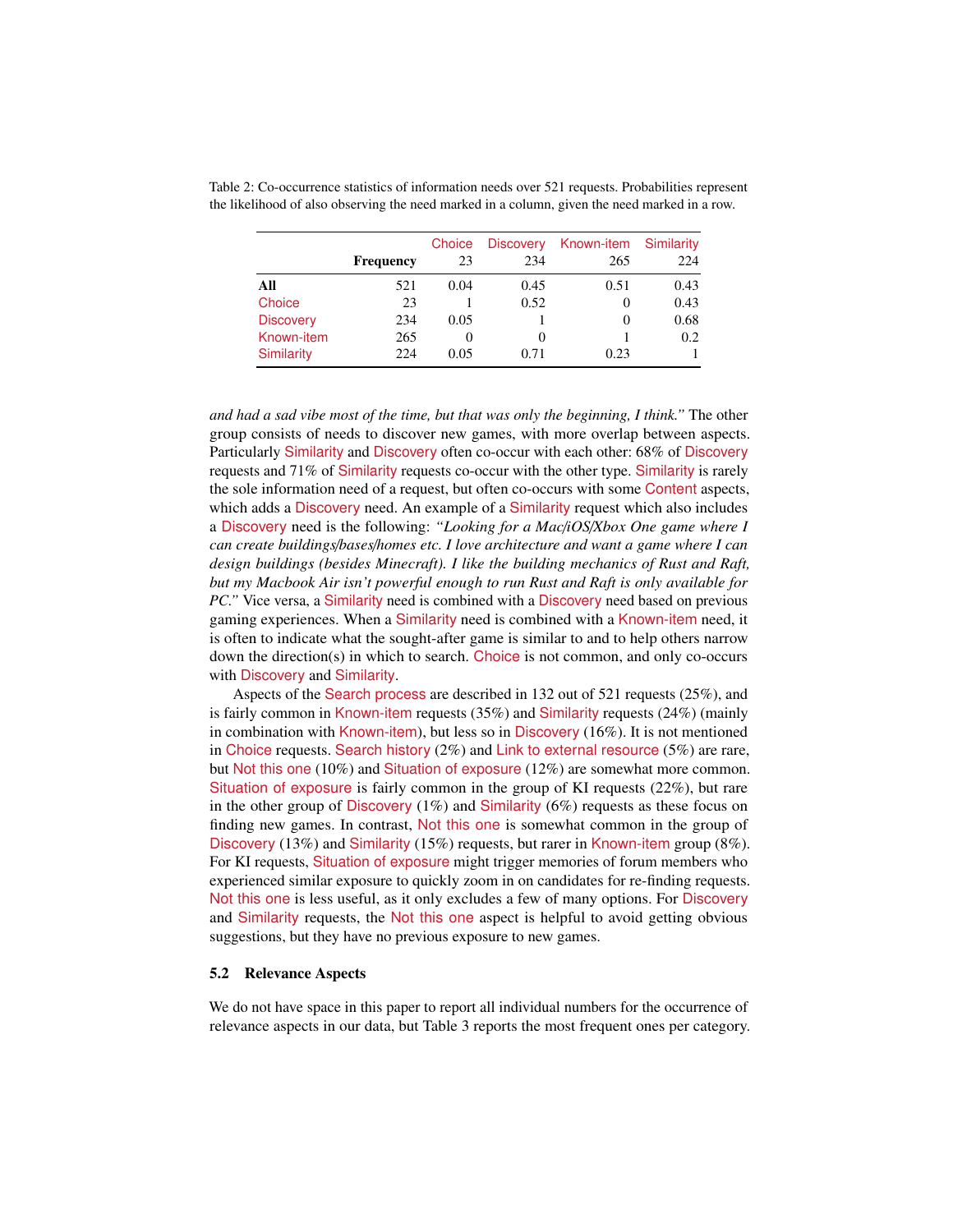Table 3: Frequency statistics of the five top-level relevance categories ( $N = 521$ ), along with the most frequent aspect for each category.

| Category      | <b>Frequency</b> | $\%$  | <b>Most frequent aspect Frequency</b> |     | $\%$ |
|---------------|------------------|-------|---------------------------------------|-----|------|
| Content       | 419              | 80.4  | Gameplay mechanics                    | 321 | 61.6 |
| Metadata      | 436              | 83.7  | Platform                              | 311 | 59.7 |
| Experience    | 187              | 35.9  | Perspective                           | 85  | 16.3 |
| Interactivity | 122.             | 23.4  | Game mode                             | 93  | 17.9 |
| Context       | 53               | 10.2. |                                       |     |      |

Content and Metadata aspects are mentioned in almost all requests, whereas Context is the least frequent category. Content and Metadata aspects could be more easily described in information systems, so they might be characteristics (content or metadata details) that are not yet described or that would not be described, because they are too detailed. This is certainly true for the Gameplay mechanics aspect, which contains many fine-grained descriptions of sometimes minuscule details within the games that searchers remembered. A typical example would be *"I remember you could launch warheads that exploded, bio-heads that had a green mist, seals rode in on a boat, there was like a media tower I think that you could use to do propaganda."* Perhaps search requests like this could be solved by using sophisticated content-based information retrieval algorithms that allow for searching directly within images or videos. On average, searchers mentioned 4.6 different relevance aspects in their information need statements from 2.3 relevance aspect categories on average. In 10% of our analyzed cases, searchers mentioned relevance aspects from four or all five of the categories in our coding scheme. This shows the complexity of the search requests, which cannot be fulfilled using the simple search interfaces we are used to in Web search today.

#### 5.3 Relevance Aspects by Information Need Type

Tabulating relevance aspects by information need type shows some interesting differences (see Figure 2). Relatively speaking, Known-item requests more often contain comments about Content or Metadata aspects, whereas Discovery requests mention Context, Experience and Interactivity aspects more often than other information need types do.

The subreddit /r/tipofmyjoystick, where most of the Known-item requests come from, provides a template for relevance aspects, which searchers attempt to fill in describing their request. This template<sup>5</sup> contains the relevance aspects Genre, Platform, and Release date (all from Metadata); Characters, Design, and Gameplay mechanics (all from Content) as well as other comments. These relevance aspects are named at least twice as often in connection with the Known-item information need type than any of the other ones. While a more precise listing of Content and Metadata aspects can be expected for a re-finding goal, we still wonder whether their disproportionately high frequency—they are by far the most frequent in our dataset—is due to the standardization

<sup>5</sup> Available at https://www.reddit.com/r/tipofmyjoystick/comments/64i787/psa\_ a\_guide\_to\_better\_results, last visited September 9, 2018.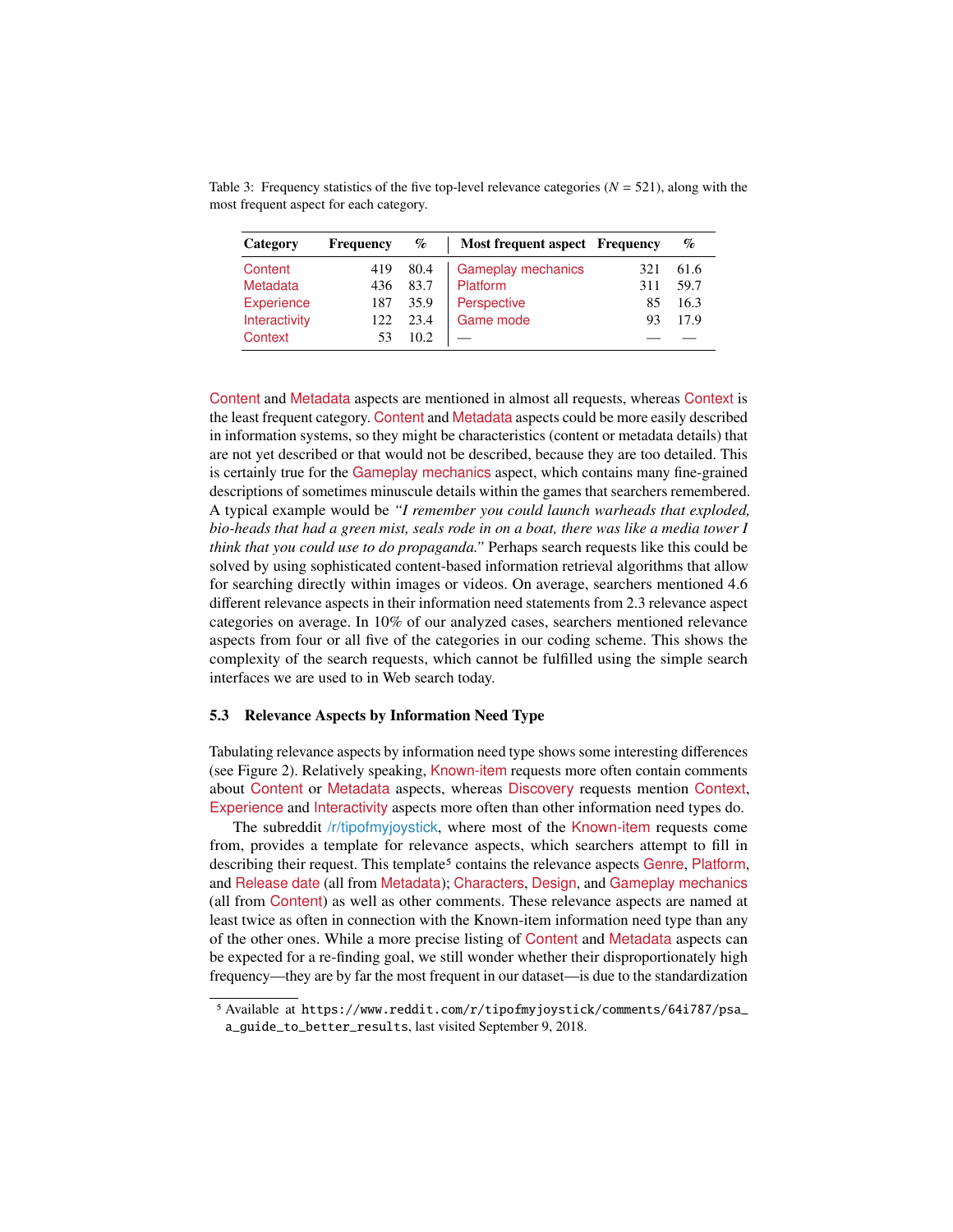

Fig. 2: Distribution of search aspect categories per information need type.

effect of the template, which forced searchers to elaborate more on their searched relevance aspects than usual.

# 6 Discussion & Conclusions

In this study, we developed a coding scheme for complex video game discovery comprising 33 relevance aspects. When considering that the average video game request covers close to 5 different relevance aspects, it is fair to describe video game discovery as a complex search scenario.

Our results are in line with previous findings from qualitative studies [13, 15], confirming a combination of commonly-used aspects, such as Content and Metadata (especially game-specific elements, such as  $Platform$  at 69%) as well as engagement characteristics, such as Experience (32% of all requests), Interactivity (23%) and Context (10%). In addition, the present study has identified several novel relevance aspects, including Sound design, Popularity, Playability, and Expandability. Future steps include further comparison of the identified 33 relevance aspects with existing metadata elements and vocabularies for games [15] as well as, if necessary, the extension and prioritization of (metadata) features in order to be incorporated successfully into search systems. As our annotations are limited to 521 requests from three subreddits with some relevance aspects appearing in just 1-2% of the requests, we suspect that some relevance aspects may have been more frequent, because of structured posting guidelines in one of these subreddits. More data from different sources is needed in order to fine-tune and validate our coding scheme and frequency distributions, and possibly uncover even more aspects.

Finally, although we found relevance aspects in our study that appear to be geared specifically towards video games (e.g., Gameplay mechanics), other aspects definitely overlap with previously identified relevance aspects in other genres (e.g., Plot, Character). Future work will focus on comparing relevance aspects across casual leisure domains and their relative frequency distributions, so that more general search strategies can be developed.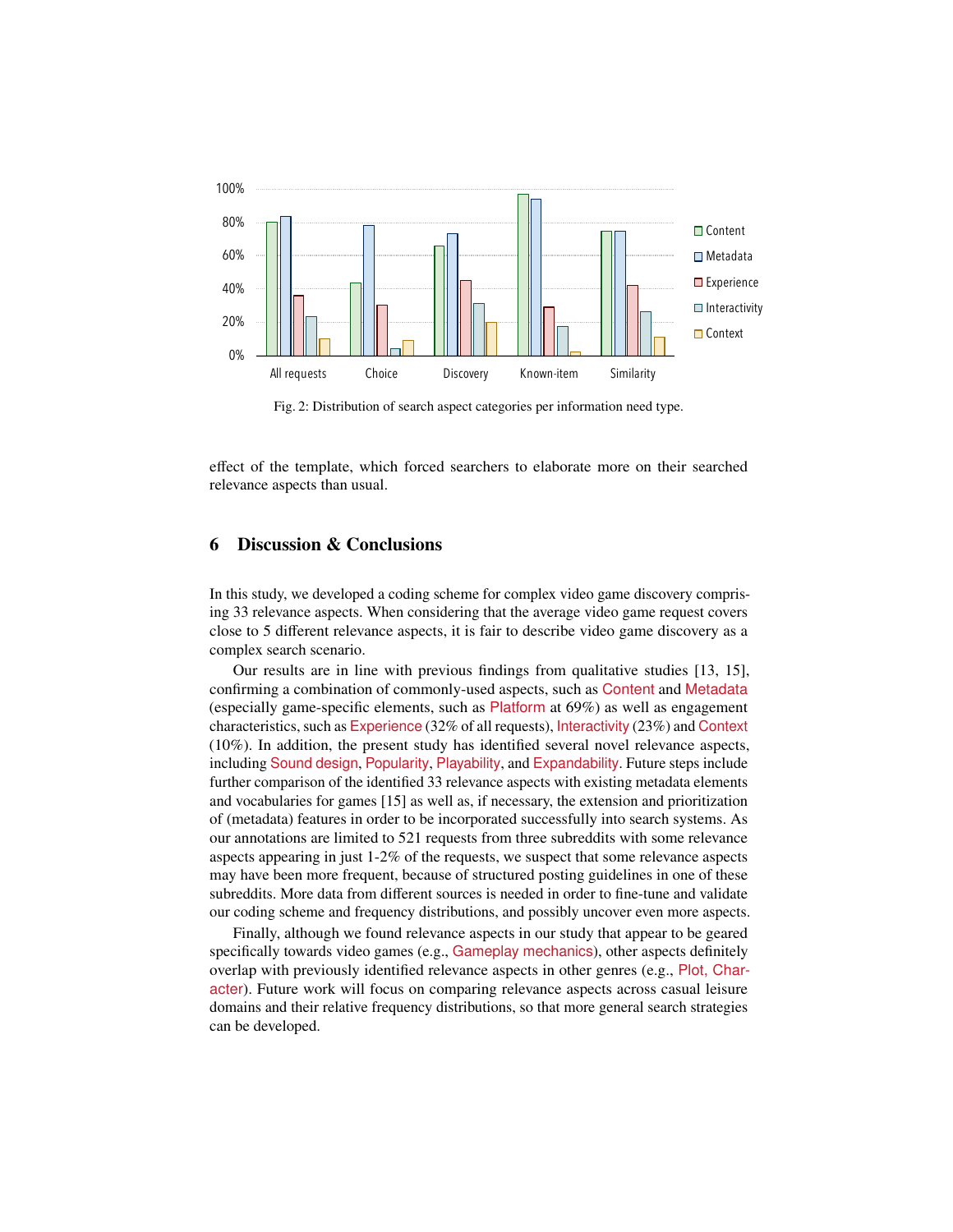# References

- [1] 2018 Video Game Industry Statistics, Trends & Data. https://www.wepc.com/news/ video-game-statistics/. Last visited September 4, 2018.
- [2] E. Aarseth, S. M. Smedstad, and L. Sunnanå. A Multidimensional Typology of Games. In *Proc 2003 DiGRA Intl Conf: Level Up*, 2003.
- [3] T. H. Apperley. Genre and Game Studies: Toward a Critical Approach to Video Game Genres. *Simulation* & *Gaming*, 37(1):6–23, 2006.
- [4] T. Bogers. Searching for Movies: An Exploratory Analysis of Movie-related Information Needs. In *Proc iConf 2015*. iDEALS, 2015.
- [5] T. Bogers, M. Gäde, M. Koolen, V. Petras, and M. Skov. "What was this Movie About this Chick?" A Comparative Study of Relevance Aspects in Book and Movie Discovery. In *Proc iConf 2018*, volume 10766, pages 323–334. Springer.
- [6] J. Bullard. Playfully Serious information for Serious Play: The Integration of Community Values in an Information Resource. In *Proc iConf 2013*, pages 389–397. iDEALS.
- [7] P. Cairns, A. Cox, and A. I. Nordin. Immersion in Digital Games: Review of Gaming Experience Research. In M. C. Angelides and H. Agius, editors, *Handbook of Digital Games*, pages 337–361. John Wiley & Sons, Inc., 2014.
- [8] D. Elsweiler, S. Mandl, and B. Kirkegaard Lunn. Understanding Casual-leisure Information Needs: A Diary Study in the Context of Television Viewing. In *IIiX '10*, pages 25–34, 2010.
- [9] J. L. Fleiss. Measuring Nominal Scale Agreement among Many Raters. *Psych Bulletin*, 76 (5):378–382, 1971.
- [10] D. A. Gentile, P. J. Lynch, J. R. Linder, and D. A. Walsh. The effects of violent video game habits on adolescent hostility, aggressive behaviors, and school performance. *Journal of adolescence*, 27(1):5–22, 2004.
- [11] C. Hochleitner, W. Hochleitner, C. Graf, and M. Tscheligi. A Heuristic Framework for Evaluating User Experience in Games. In R. Bernhaupt, editor, *Game User Experience Evaluation*, pages 187–206. Springer International Publishing.
- [12] M. Kaytoue, A. Silva, L. Cerf, W. Meira Jr, and C. Raïssi. Watch me playing, i am a professional: a first study on video game live streaming. In *Proc 21st WWW*, pages 1181– 1188. ACM, 2012.
- [13] J. Lee, R. Clarke, H. Cho, and T. Windleharth. Understanding Appeals of Video Games for Readers' Advisory and Recommendation. *Reference* & *User Services Quarterly*, 57(2), 2017.
- [14] J. H. Lee, N. Karlova, R. I. Clarke, K. Thornton, and A. Perti. Facet Analysis of Video Game Genres. In *Proc iConf 2014*, 2014.
- [15] J. H. Lee, R. I. Clarke, and A. Perti. Empirical Evaluation of Metadata for Video Games and Interactive Media. *JASIST*, 66(12):2609–2625, 2015.
- [16] J. H. Lee, R. I. Clarke, and S. Rossi. A Qualitative Investigation of Users Discovery, Access, and Organization of Video Games as Information Objects. *Journal of Information Science*, 42(6):833–850, 2016.
- [17] J. McDonough, M. Kirschenbaum, D. Reside, N. Fraistat, and D. Jerz. Twisty little passages almost all alike: Applying the FRBR Model to a Classic Computer Game. *Digital Humanities Quarterly*, 4(2):1869–1883, 2010.
- [18] K. Reuter. Assessing Aesthetic Relevance: Children's Book Selection in a Digital Library. *JASIST*, 58(12):1745–1763, 2007.
- [19] R. Savolainen. Everyday Life Information Seeking: Approaching Information Seeking in the Context of 'Way of Life'. *Libr Inf Sci Res*, 17:259–294, 1995.
- [20] R. Sifa, C. Bauckhage, and A. Drachen. Archetypal game recommender systems. In *LWA*, pages 45–56, 2014.